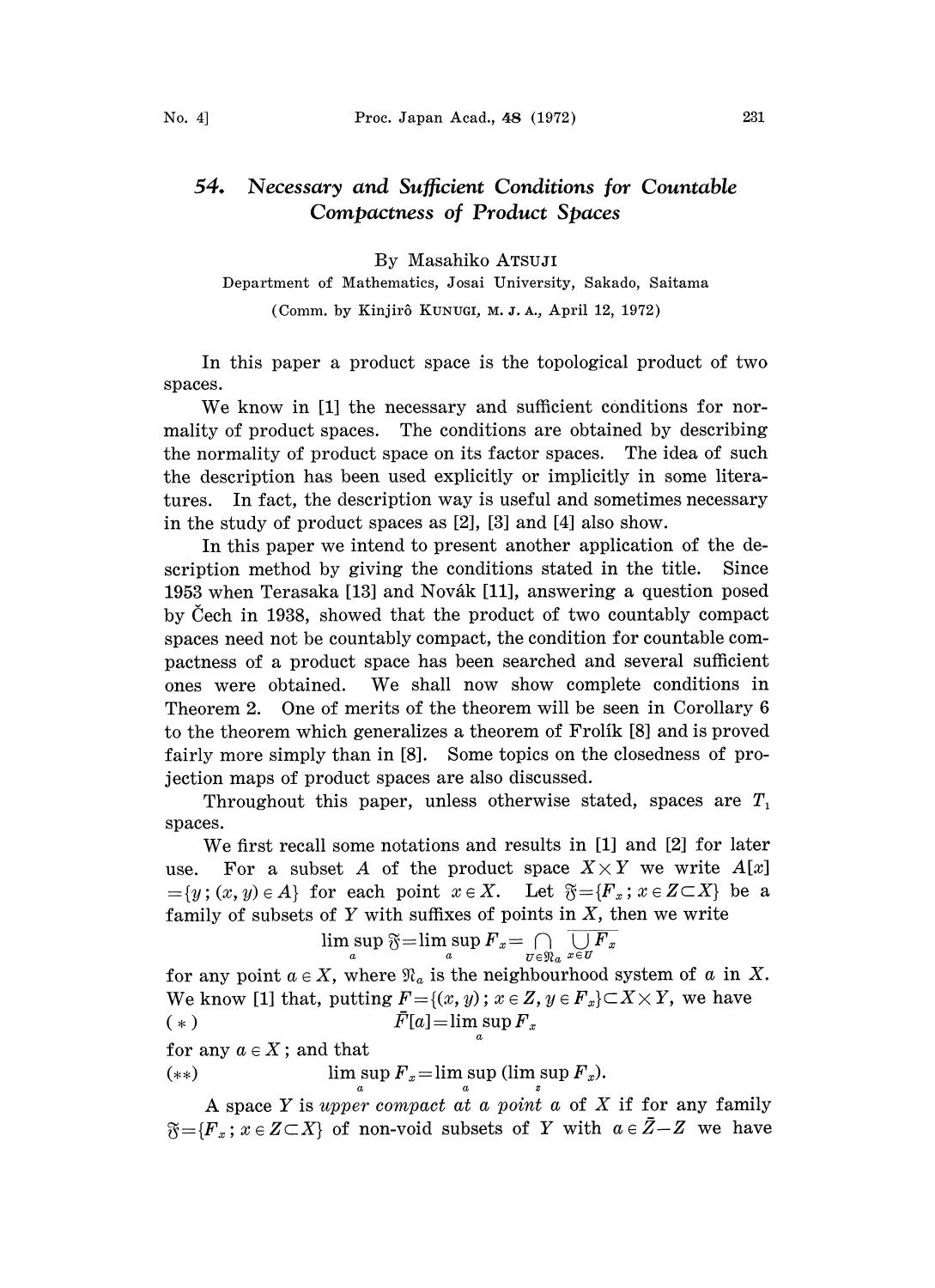$\limsup_{x \to \infty}$   $\mathfrak{F} \neq \emptyset$ . Y is upper compact at X if Y is upper compact at every

point of  $X$ . A point is a *cluster point* of a family of subsets if any neighborhood of the point meets infinitely many members of the family. We know [2]

**Theorem 1.** A space Y is upper compact at a space X if and only if the projection map of the product  $X \times Y$  to X is closed.

(Though the Hausdorff separation axiom is assumed in [2], this theorem needs no separation axiom.)

It is immediately deduced from this theorem that Y is compact if and only if the projection of  $X \times Y$  to X is closed for any X; and if Y is m-compact for an infinite cardinal number m and if the character of every point of X is  $\leq$ m, then the projection is closed [2]. Some other known results on closedness of the projection are also direct consequences of this theorem.

We denote by  $\Omega$  the class consisting of all X such that the projection of  $X \times Y$  to X is closed for any space Y in a class  $\Re$  of spaces which is closed-hereditary and closed under a continuous and open map, i.e., if  $S \in \mathbb{R}$  and T is a closed subspace of S, then  $T \in \mathbb{R}$  and  $f(S) \in \mathbb{R}$ for any continuous and open map  $f$ . We can consider, for instance, as  $Re$  the class of all countably compact spaces, or locally compact spaces, or Fréchet spaces (as for the definition or properties of the last spaces, see below or [6] and [7]). The following proposition unifies and generalizes some results of Isiwata [9], which can be proved in a similar way to his proof of Theorem 1.3 in [9].

Proposition 1. Suppose a  $T<sub>2</sub>$  space X has the property

For any  $Y \in \mathfrak{R}$  and for every accumulation point p of a subset A of ( $\alpha$ ) X there is a subset B of A such that p is an accumulation point of B and  $\bar{B} \times Y \in \mathfrak{R}$ .

Then  $X \in \mathfrak{D}$  if and only if any subset, belonging to  $\mathfrak{R}$ , of X is closed. (For "if" part of this proposition X need not be  $T<sub>2</sub>$ .)

A topological space X is a  $Fréchet$  space if the closure of any subset A of X is the set of limits of sequences in A. We denote by  $\mathfrak{D}_0$  $\Omega$  for  $\mathfrak{R}_0$  which is the class of all countably compact spaces  $(\Omega_0$  is  $\mathfrak{R}$  in Isiwata's notation in [9]).

Corollary 1 (Isiwata [9]). A Fréchet space X with unique sequential limits belongs to  $\mathfrak{Q}_0$ .

**Proof.** Suppose  $p \in X$  is an accumulation point of a subset A of X, then there is a sequence  $\{x_n\}$  converging to p in A; since  $\overline{\{x_n\}}$  is compact,  $\{x_n\} \times Y \in \mathfrak{R}_0$  for any  $Y \in \mathfrak{R}_0$ , namely X satisfies  $(\alpha)$  in Proposition 1. Since any countably compact subset is closed in a Fréchet Since any countably compact subset is closed in a Fréchet space with unique sequential limits (Proposition 5.4, [7]),  $X \in \mathfrak{Q}_0$ .

Corollary 2 (Isiwata [9]). Let X be a locally compact  $T<sub>2</sub> space$ .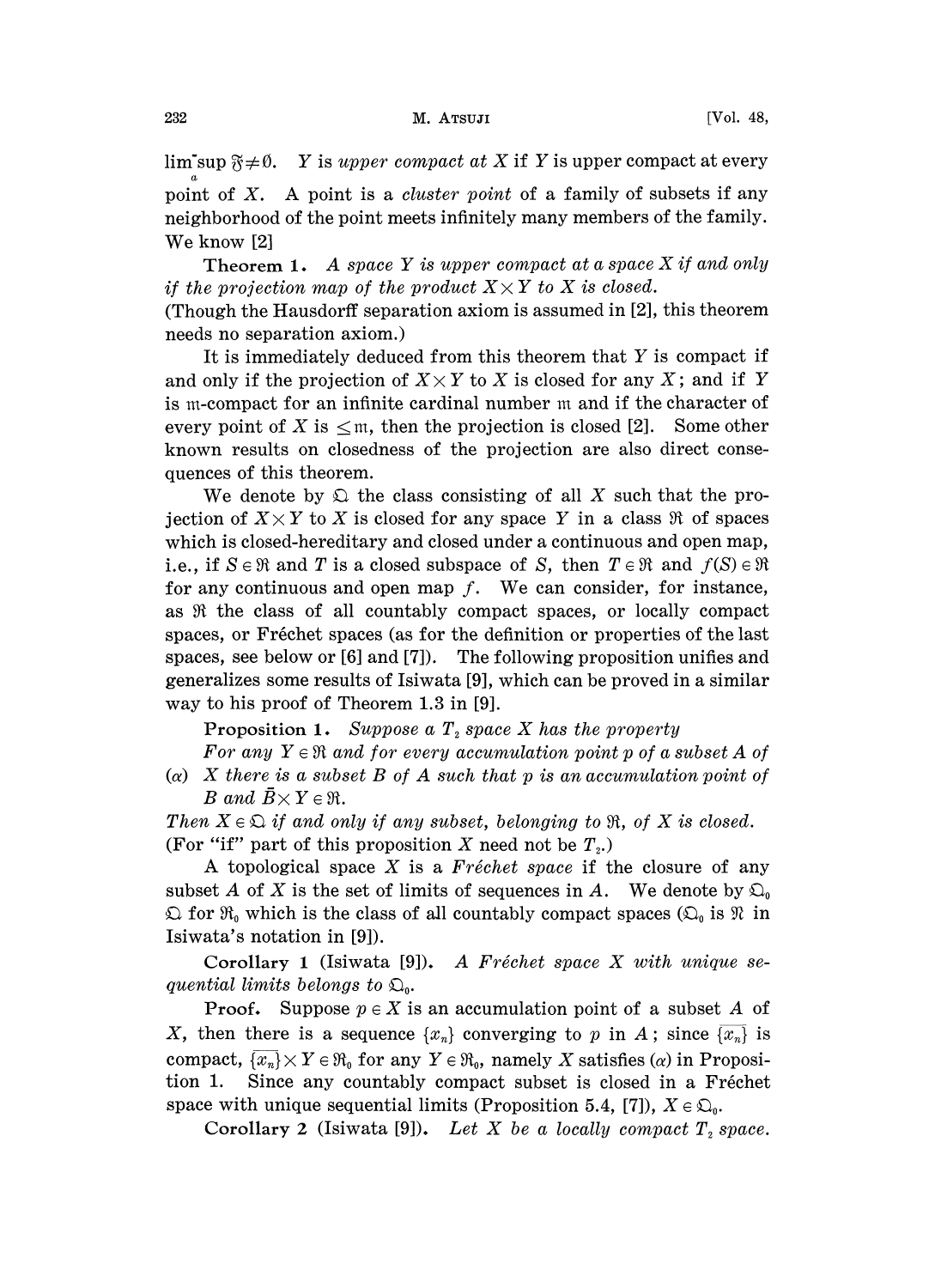$X \in \mathfrak{D}_0$  if and only if any countably compact subset of X is closed.

**Proof.** Suppose  $p \in X$  is an accumulation point of subset A of X, and U a compact neighbourhood of  $p$ , then  $p$  is an accumulation point of  $B=A\cap U$  and  $\overline{B}$  is compact, and so X satisfies the condition ( $\alpha$ ) in Proposition 1.

Fleischer and Franklin [5] present without proof the following better result than our Corollary <sup>I</sup> above. We shall prove it because it will be used later. (The statement on p. 78 in  $[5]$  "if the projection of  $X \times S_1$  on  $S_1$  is closed, then X is sequentially compact" is obviously incorrect because we know the existence of a compact space which is not sequentially compact. According to the communication of Franklin to the author, the assumption that  $X$  is sequential should be added. Then this is an immediate consequence from his Proposition 1.10 in  $[6]$  (cf. also the proof of Proposition 5.6, [7]) and the result stated in the last part on p. 77 in [5]).

A subset  $F$  of a topological space  $X$  is sequentially closed if a sequence in  $F$  converges to a point, then the point is in  $F$ , and  $X$  is a sequential space if each sequentially closed subset of  $X$  is closed [6].

Proposition 2 (Fleischer and Franklin [5]). Every sequential space belongs to  $\mathfrak{Q}_0$ .

**Proof.** Let  $X$  be sequential,  $Y$  countably compact,  $H$  a closed subset of  $X \times Y$ , and let  $\{x_n\}$  a sequence in  $F=pr_X(H)$  converging to a point p. Let us show p belongs to F. Consider the family  $\mathfrak{F} = \{H[x_n]$ ;  $n=1, 2, \dots$ } and put  $K={(x_n, y) : y \in H[x_n], n=1, 2, \dots}$ , then since a number of different members of  $\{\bigcup_{x_n\in U} H[x_n]$ ;  $U \in \mathfrak{N}_p\}$  is at most countable, we have

$$
\emptyset \neq \limsup_{p} \mathfrak{F} = \bigcap_{U \in \mathfrak{N}_p} \overline{\bigcup_{x_n \in U} H[x_n]}
$$
  
\n
$$
= \overline{K}[p] \subset H[p]
$$
  
\n
$$
\text{Definition. A space } Y \text{ is said to be weakly upper compact at a}
$$

by  $(*)$ , and  $p \in F$ .

space X if for any family  $\mathfrak{F} = \{F_x : x \in Z \subset X\}$  of non-void subsets of Y with Z having cluster points in X we have lim sup  $\mathfrak{F} \neq \emptyset$  for some cluster point  $a$  of  $Z$ .

Remark. We may assume in this definition that  $F_x$  is a point of Y, and that  $Z$  is a set of countably many different points of  $X$  if  $X$  is countably compact (or a countable discrete subspace of  $X$  if  $X$  is additionally  $T<sub>2</sub>$ ). If Y is upper compact at X, then it is weakly upper compact at  $X$ . The next theorem may be interesting also in comparison with Theorem 1.

Theorem 2. The following are equivalent for countably compact spaces X and Y.

(i)  $X \times Y$  is countably compact.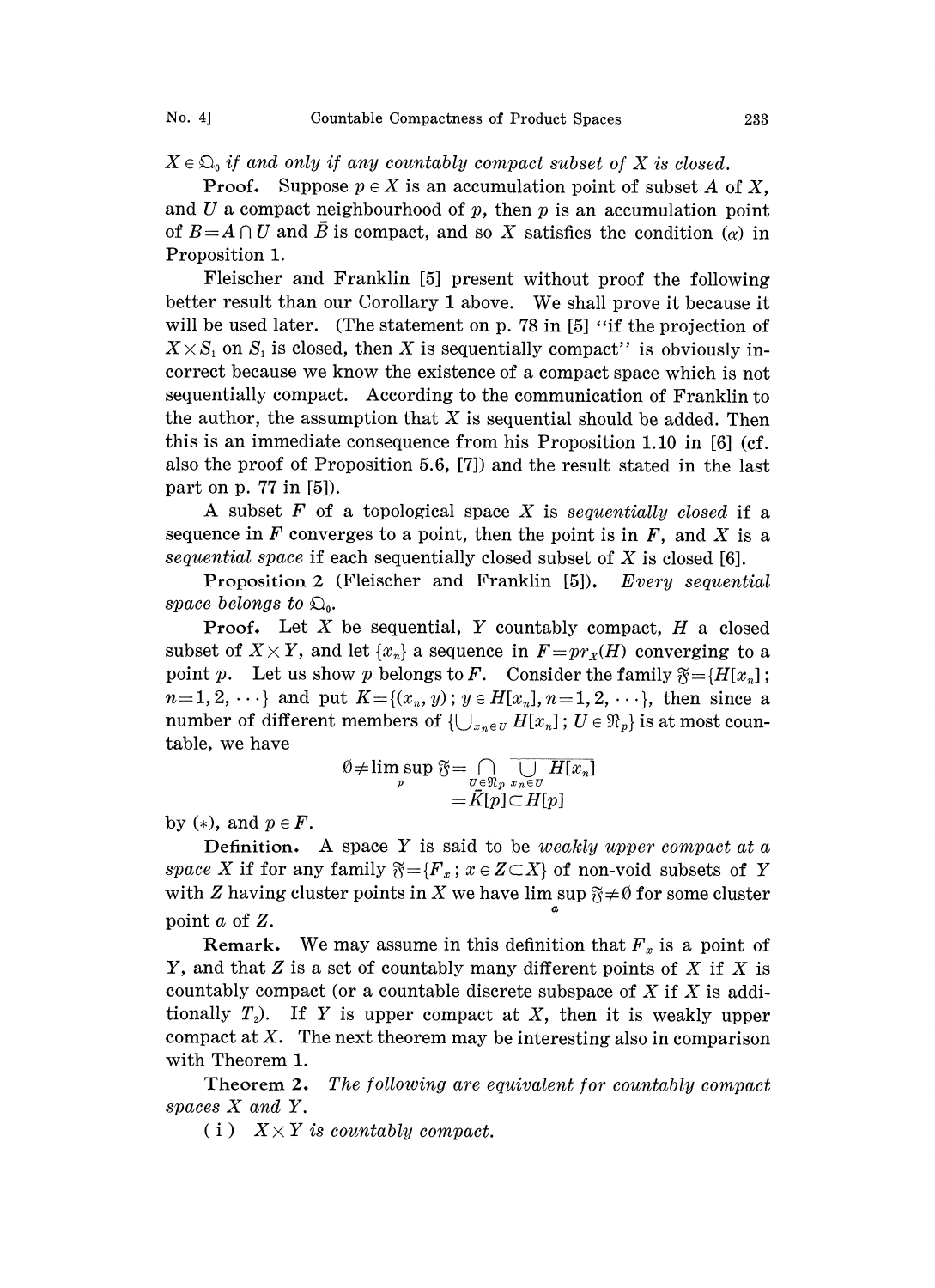(ii) The projection of any closed subset in  $X \times Y$  to X is countably compact.

(iii) Y is weakly upper compact at X.

**Proof.** (i) $\Rightarrow$ (ii). If  $X \times Y$  is countably compact, then a closed subset in  $X \times Y$  is, and so its continuous image is countably compact.

(ii) $\Rightarrow$ (iii). Given a family  $\mathfrak{F} = \{F_x : x \in Z \subset X\}$  of non-void subsets of Y with Z having cluster points in X, then  $F = \{(a, y) : a \in X,$  $y \in \limsup \mathfrak{F}$  is a closed set in  $X \times Y$  by (\*) and (\*\*); in fact, for any  $p \in X$ ,  $\overline{F}[p] = \limsup_{p} \sup_{a} \mathfrak{F} = \limsup_{a} \mathfrak{F} = F[p]$ . Consequently,  $G = pr(F) = \{a \text{; } \limsup_{a} \mathfrak{F} \neq \emptyset\}$  is countably compact; since  $G \supseteq Z$ ,  $G$  in-<br>cludes a cluster point  $c$  of  $Z$ , namely,  $\limsup_{a} \mathfrak{F} \neq \emptyset$ . cludes a cluster point  $c$  of  $Z$ , namely, lim sup  $\text{pack:} \ \mathfrak{F} \neq \emptyset.$ 

(iii) $\Rightarrow$ (i). Let  $D = \{(x_n, y_n)$ ;  $n = 1, 2, \dots\}$  be a sequence of different points in  $X \times Y$ . If  $Z = \{x_n : n = 1, 2, \dots\}$  is a finite set, then there is an infinite set  $\{n_i$ ;  $i=1, 2, \dots\}$  of natural numbers such that  $x_{n_i} = x_0$  a fixed point in X for all i and  $\{y_{n_i}; i=1, 2, \dots\}$  is infinite. Since Y is point in X for all i and  $\{y_{n_i}; i=1,2,\cdots\}$  is infinite. countably compact,  $\{y_{n_i}\}$  has a cluster point  $y_0 \cdot (x_0, y_0)$  is a cluster point of D. Suppose next Z is infinite. (1) If for some  $p \in X$ , Z contains an infinite subset  $\{x_{n_i}; i=1, 2, \cdots\}$  such that, for any neighborhood U of  $p, \{i; x_{n_i} \notin U\}$  is a finite set, then the sequence  $\{x_{n_i}\}$  converges to p. Let q be a point of Y which is a cluster point of  ${y_{n_i}}$  if  ${y_{n_i}}$  is an infinite set, or which coincides with  $y_{n_i}$  for infinitely many *i* if  $\{y_{n_i}\}$  is a finite set.  $(p, q)$  is a cluster point of D. (2) If, for any point p of X and for any infinite subset  $\{x_{n_i}\}$  of Z, there is a neighborhood U of p such that  ${i; x_{n_i} \in U}$  is an infinite set, then there is an infinite discrete subspace  $Z' = \{x_{m_k}; k=1, 2, \dots\}$  of Z. Put  $\mathfrak{F} = \{y_x; x \in Z', (x, y_x) \in D\}$ , then, since  $\mathfrak{F} = \{y_x \,;\, x \in Z', (x, y_x) \in D\}$ , then, since<br>lim sup  $\mathfrak{F}$  includes a point b of Y for<br>Since a does not belong to Z',  $(a, b)$  is Y is weakly upper compact at X, lim sup  $\mathfrak F$  includes a point b of Y for some cluster point a of Z' in X. Since a does not belong to Z',  $(a, b)$  is a cluster point of D.

Corollary 1. Let X and Y be countably compact. The product  $X \times Y$  is countably compact if Y is upper compact at every cluster point of countably many points in X.

**Proof.** Y is weakly upper compact at X.

Corollary <sup>2</sup> (Ryll-Nardzewski [12]). Suppose X and Y are countably compact. If Y is upper compact at X, then  $X \times Y$  is countably compact.

Corollary 3 (Ryll-Nardzewski [12)]. Let  $m$  be an infinite cardinal. If X is countably compact, if the character of every point of X is  $\leq$ m, and if Y is m-compact, then  $X \times Y$  is countably compact.

**Proof.** Y is upper compact at  $X$  [2].

Corollary 4 (Franklin [6]). The product of two countably compact spaces, one of which is sequential, is countably compact.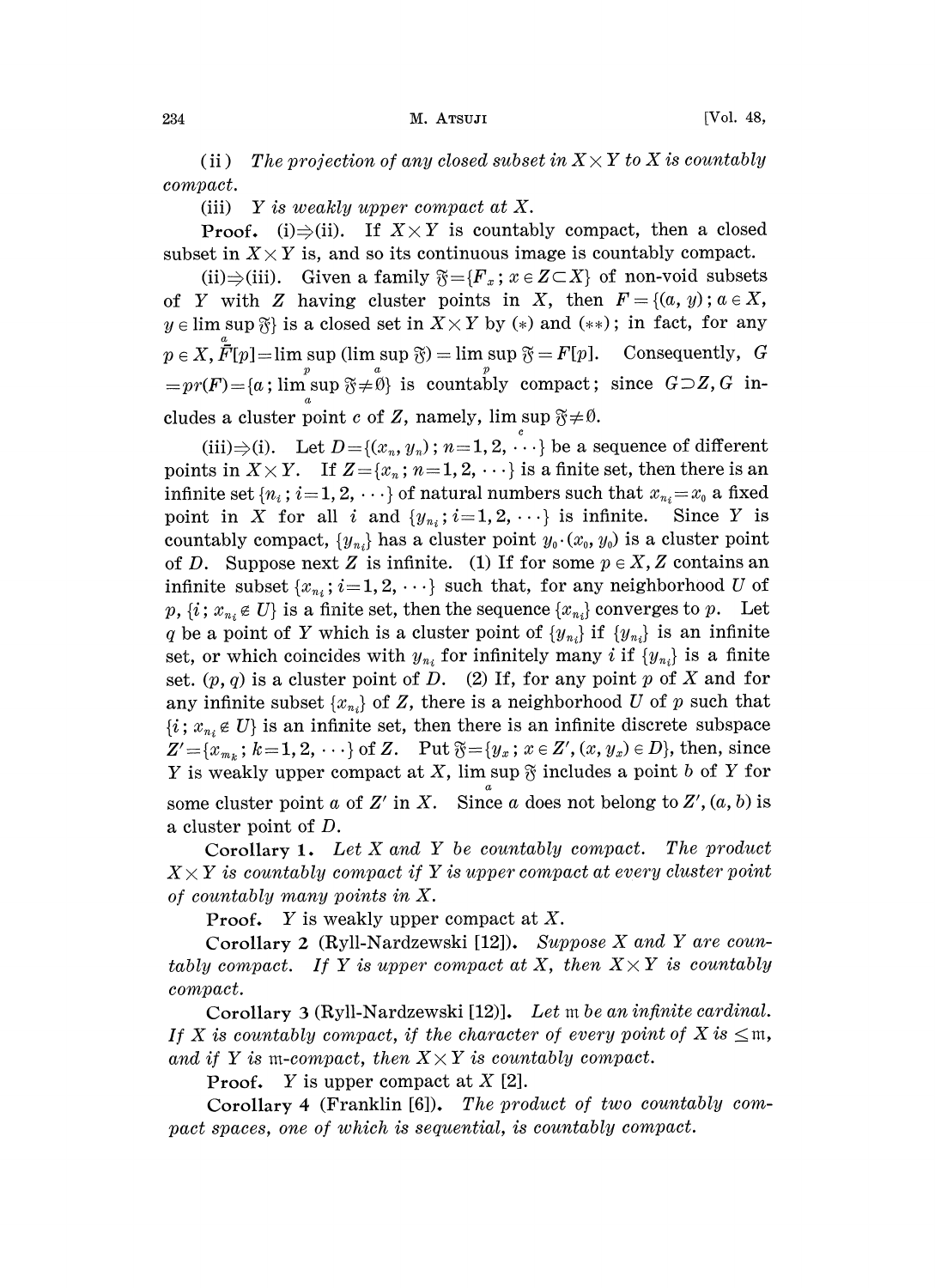**Proof.** Let X and Y be countably compact the former of which be sequential, then  $pr: X \times Y \rightarrow X$  is closed by Proposition 2, so the projection of a closed subset of  $X \times Y$  to X is countably compact, and  $X \times Y$ is countably compact by Theorem 2.

We say a space to be *sequentially compact* if each sequence of points of the space contains <sup>a</sup> convergent subsequence. We have proved the following in the last part of the proof of Theorem 2.

Corollary 5 (Mrówka [10]). The product of two countably compact spaces, one of which is sequentially compact, is also countably compact.

Denote by  $\mathfrak C$  the class of all spaces X such that, for every countably compact space  $Y, X \times Y$  is countably compact. The next corollary generalizes a theorem of Frolík because the spaces are here not necessarily completely regular. And it is not required that the space  $K$  in the condition below is, as in  $[8]$ , a Hausdorff compactification of X.

Corollary 6 (Frolik [8]). A space X belongs to  $\mathfrak C$  if and only if it satisfies the following condition: For any infinite discrete subspace  $N$ of X, there is a space K containing X as a subspace and belonging to  $\mathfrak C$ such that  $N \cup S$  is not countably compact for any subset S of  $K-X$ .

**Proof.** If X belongs to  $\mathfrak{C}$ , then X itself plays the role of K in the condition. Suppose conversely X satisfies the condition. If X is not countably compact, then there is an infinite discrete closed subspace N of X and a space K stated in the condition.  $\overline{N}-N\subset K-X$ , where the bar means the closure in  $K$ , which contradicts the property of  $K$  because  $\overline{N}$  is countably compact. Consequently X is countably compact. Let Y be any countably compact space, and let F a closed subset in  $X \times Y$ . Suppose  $E=pr(F)$  is not countably compact in X, then it contains an infinite discrete (in E) subset N', and we have a space K in the condition.  $H = \{(x, y) \in F : x \in N'\}$  is closed in  $X \times Y$ , and  $pr(H)$  is countably compact, where  $\sim$  means the closure in the countably compact  $K \times Y$ ; while  $pr(H) - N' \subset K - X$ , which contradicts the property of K. Consequently E is countably compact and  $X \times Y$  is countably compact by Theorem 2.

## References

- [1] M. Atsuji: Necessary and sufficient conditions for the normality of the product of two spaces. Proc. Japan Acad.,  $45$ ,  $894-898$  (1969).
- [2] Two spaces whose product has closed projection maps. Proc. Japan [2]  $\frac{1}{2}$   $\frac{1}{2}$   $\frac{1}{2}$   $\frac{1}{2}$   $\frac{1}{2}$   $\frac{1}{2}$   $\frac{1}{2}$   $\frac{1}{2}$   $\frac{1}{2}$   $\frac{1}{2}$   $\frac{1}{2}$   $\frac{1}{2}$   $\frac{1}{2}$   $\frac{1}{2}$   $\frac{1}{2}$   $\frac{1}{2}$   $\frac{1}{2}$   $\frac{1}{2}$   $\frac{1}{2}$   $\frac{1}{2}$   $\frac{1}{2}$   $\frac{1}{2$ Acad., 45, 899-903 (1969).
- conditions for the normality of product spaces. Proc. Japan Acad., 46, 22-26 (1970).
- [4] ----: Sufficient conditions for the normality of the product of two spaces. Proc. Japan Acad., 46, 27-29 (1970).